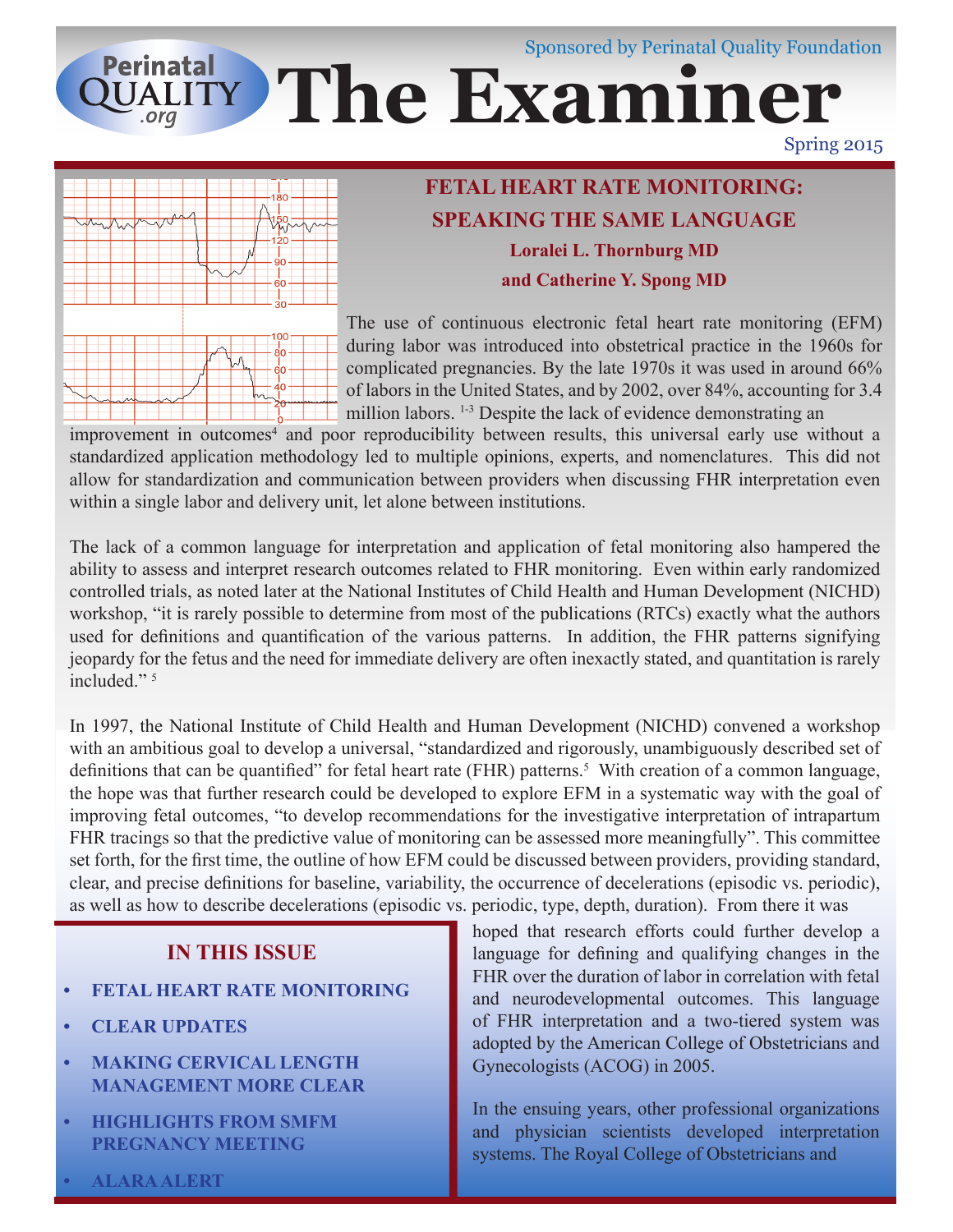Gynaecologists developed a three-tiered system (Reassuring, Non-reassuring and Abnormal), the Society of Obstetricians and Gynaecologists of Canada developed a three-tiered system (Normal, Atypical, and Abnormal), and Drs. Parer and Ikeda proposed a five-tiered system driven by variability to assess the risk of acidemia.<sup>6</sup> Given the advances in research and these new interpretation systems, the NICHD, along with ACOG and the Society for Maternal Fetal Medicine (SMFM) convened a second workshop in 2008 with the goal of reviewing, refining, and confirming the definitions, as well as reevaluating the interpretation system.<sup>7</sup> After extensive discussion based on the evidence collected using standardized terminology, the EFM tracing interpretation became a three-tiered system: Category I (Normal, no evidence of acidemia), Category II (Indeterminate, need for further assessment to determine the appropriate steps and actions), and Category III (abnormal, suggestion of acidemia). Importantly, Category II, which is typically the largest category, includes all of the tracings that are not categorized as Category I or III. Due to limited data, numerous FHR tracings are not yet classified on their risk of acidemia, thus they are classified as Category II. Category II does not necessarily imply that the tracing is a problem, just reflects the lack of evidence to categorize the risk of acidemia as absent (I) or at high risk of being present (III).

Even today with the use of the FHR categories, there is variable evidence of the ability of FHR to predict and prevent poor neurological outcomes.4 FHR tracings correlate with the fetal acid-base status at the time of observation, but does not predict cerebral palsy. However, it does appear to allow the provider to identify some fetuses at increased risk for hypoxemia.<sup>8,9</sup> There is, however, a significant risk of false positive interpretation, with up to 77% of fetuses having a normal acid/base balance even in the setting of abnormal (Category III) heart rate tracings.<sup>8</sup> Therefore, the data cannot be interpreted in a vacuum, but instead the entire labor course and situation must be considered. It is critical to consider the evolution of the FHR tracing over time and the entire clinical picture. A category II tracing with recurrent, variable decelerations for 5-10 minutes in a multiparous patient fully at 3+ station, is probably not concerning and will likely require no intervention. However, the same Category II tracing in a patient who is nulliparous, closed, and being induced for postdates probably requires at the least an evaluation, position change, and consideration of medication/dosing alteration. Similarly, a Category III tracing without variability and with repetitive late decelerations, most strongly predicts hypoxemia and might be an indication for prompt evaluation and possibly even expeditious delivery in a term, uncomplicated patient in labor; however, the same tracing in a preterm patient with diabetic ketoacidosis should instead prompt correction of the maternal metabolic state and avoidance of delivery for the health of both mother and fetus.

Now that a universal language has been established to discuss FHR, systems and education regarding how and when to intervene can be developed. It is not enough to describe the FHR, and to factually state the presence of changes within the tracing. Providers should be trained to interpret and define the FHR tracing within these standardized categories. From there strategies for intervention that are consistent and evidence based must be developed. Our testing and training strategies must evolve to develop factual knowledge, and the ability to correctly describe the FHR tracings, to interpret and develop interventions (or non-interventions) within the events, findings, and labor course. The ACOG Practice Bulletins provide further guidance on interpretation and management of intrapartum FHR tracings.<sup>10,11</sup>

The maternal population has become increasingly high risk, and morbidity and mortality related to pregnancy is rising. Clinicians must be mindful of the sequential risks of many interventions, especially cesarean, prescribed to those with abnormal EFM.<sup>12</sup> EFM has been associated with an increased use of operative vaginal delivery and cesarean,10 and therefore, clinicians need to interpret EFM tracings with caution using the best evidence available. Despite a rising cesarean delivery rate, cerebral palsy rates have not changed. Interventions need to be limited to only those women and infants that will truly benefit, and this will require evidence based, consistent and complete assessment and interpretation of the intrapartum FHR within the context of the best outcome for the maternal-fetal dyad.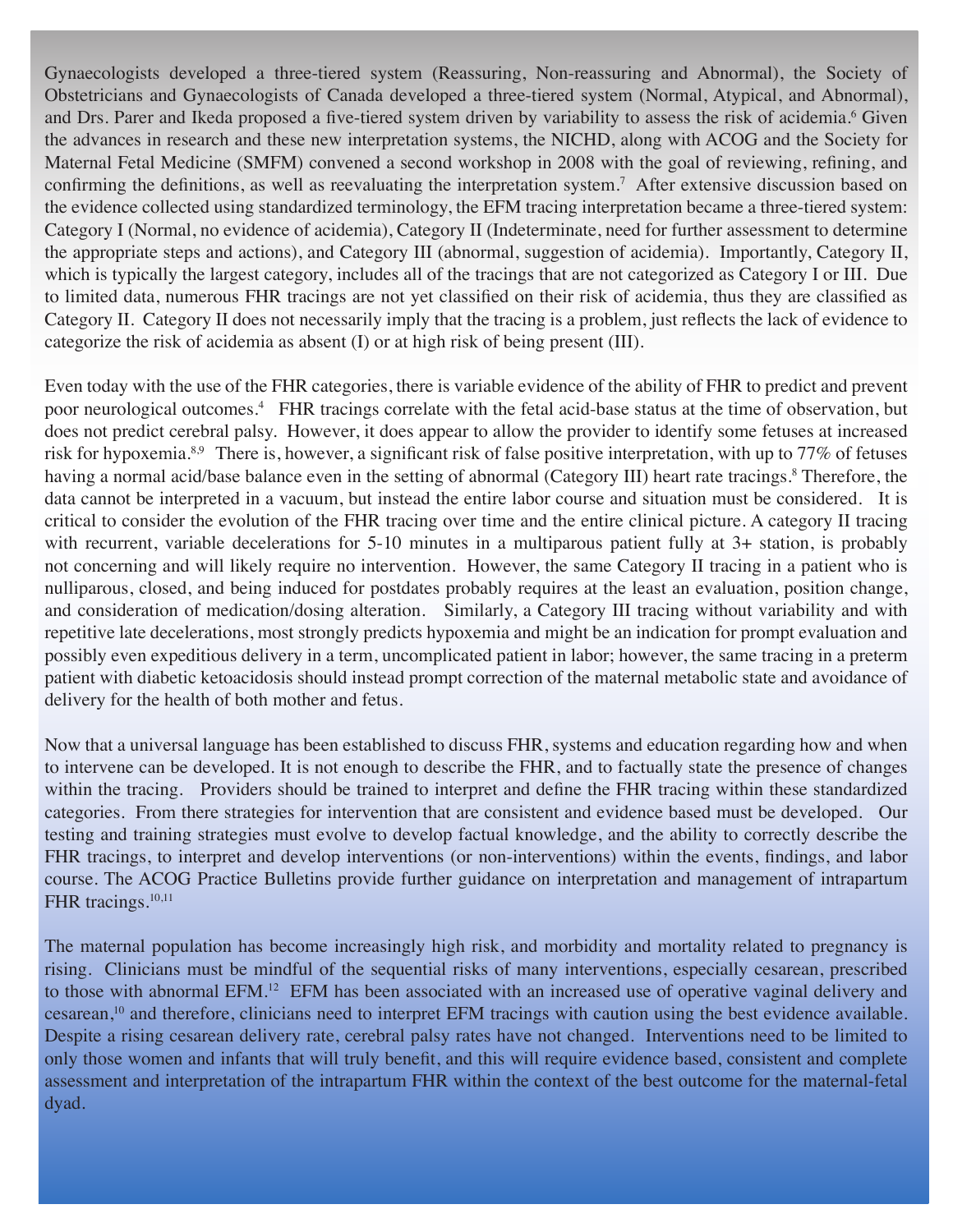#### **References:**

- 1. Hon EH. The electronic evaluation of the fetal heart rate; preliminary report. Am J Obstet Gynecol. 1958 Jun;75(6):1215-30. No abstract available.
- 2. Banta HD, Thacker SB. Assessing the costs and benefits of electronic fetal monitoring. Obstet Gynecol Surv. 1979 Aug;34(8):627-42.
- 3. Martin JA, Hamilton BE, Sutton PD, Ventura SJ, Menacker F, Munson ML. Births: final data for 2002. Natl Vital Stat Rep. 2003;52:1–113.
- 4. Alfirevic Z, Devane D, Gyte GM. Continuous cardiotocography (CTG) as a form of electronic fetal monitoring (EFM) for fetal assessment during labour. Cochrane Database Systematic Rev. 2006; (3):DC006066.
- 5. National Institute of Child Health and Human Development (NICHD) Research Planning Workshop. Electronic fetal heart rate monitoring: research guidelines for interpretation. AJOG 1997; 177(6):1385-90.
- 6. Parer JT, Ikeda T. A framework for standardized management of intrapartum fetal heart rate patterns Am J Obstet Gynecol, 197 (1) (2007), pp. 26.e1–26.e6
- 7. Macones GA1, Hankins GD, Spong CY, Hauth J, Moore T. The 2008 National Institute of Child Health and Human Development workshop report on electronic fetal monitoring: update on definitions, interpretation, and research guidelines. Obstet Gynecol. 2008;112(3):661-6
- 8. Parer JT, King T, Flanders S, Fox M, Kilpatrick SJ. Fetal acidemia and electronic fetal heart patterns: is there evidence of an association? J Matern Fetal Neonatal Med 2006;19:289-94.
- 9. Williams KP, Galerneau F. Intrapartum fetal hart rate patterns in the prediction of neonatal acidemia. Am J Obstet Gynecol 2003;188:820-3.
- 10. ACOG Practice Bulletin, Number 106, July 2009. Intrapartum Fetal Heart Rate Monitoring: Nomenclature, Interpretation, and General Management Principles. 2009 Jul;114(1):192-202
- 11. ACOG Practice Bulletin, Number 116, November 2010. Management of Intrapartum Fetal Heart Rate Tracings Obstet Gynecol 2010; 116:1232-40.
- 12. Spong CY, Berghella V, Wenstrom KD, Mercer BM, Saade GR. Preventing the first cesarean delivery: summary of a joint Eunice Kennedy Shriver National Institute of Child Health and Human Development, Society for Maternal-Fetal Medicine, and American College of Obstetricians and Gynecologists Workshop. Obstet Gynecol. 2012 Nov;120(5):1181-93.



# **FMC.perinatalquality.org**

The Fetal Monitor Credentialing Exam was developed based on EFM principles defined by national consensus, and leading US experts have been involved in its development. The FMC tool measures both knowledge and judgment. Measurement of clinical reasoning is made possible through the use of Script Concordance Testing (SCT).

The PQF first trimester image bank is located on the perinatalquality.org website. Images of anomalies detected demonstrate the potential for early ultrasound, and the accompanying questions allow you to test your diagnostic skills and knowledge. Currently images of anomalies of the head, face, and neck are visible. Shortly the cases will change to those of multi-organ syndromes. If you would like to submit images for possible inclusion please contact Perinatal Quality Foundation staff.

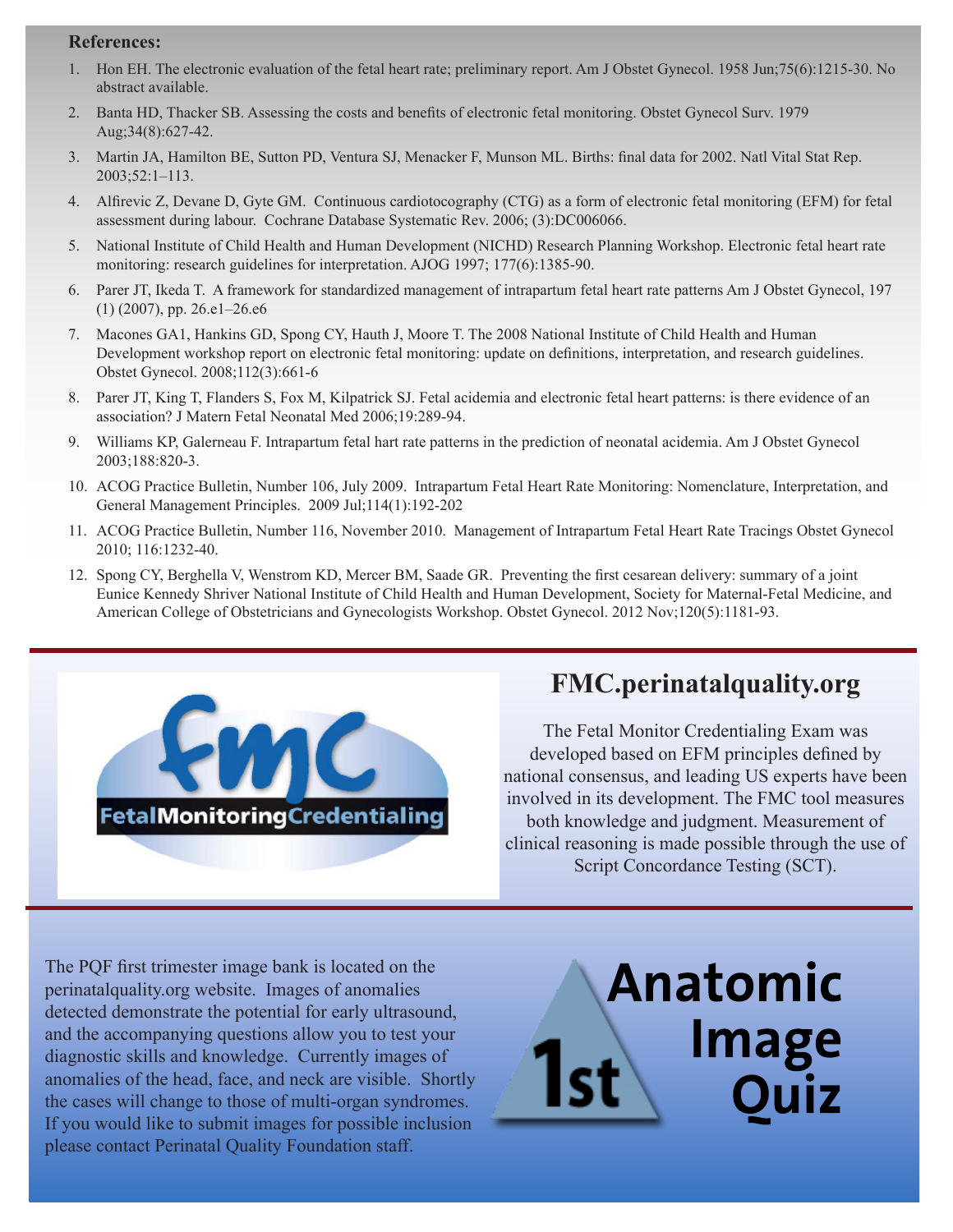#### **Cervical Length Education and Review (CLEAR) Updates**

New management protocols have the potential to significantly reduce the number of pre-term births. These protocols require screening patients using cervical length measurements. Measuring the cervix correctly requires standardized sonographic techniques. If your practice is using cervical length in patient management decisions, it is important to learn and practice these techniques through modules such as the CLEAR website. Studies demonstrate that a surprisingly high percentage of incorrect images and measurements were submitted during image review even after attending a course on cervical length measurements.

**Pricing Changes:** The original pricing for CLEAR separated the CME module into two parts; course and examination (\$75) and image review (\$75). As of May 1 there will be one price for both components (\$125). This provides a savings of \$25 and encourages participants to complete the image review. The image review is a learning experience that provides individual critiques of cervical images. Experts who have credentialed sonographers for research studies concur that the practice and feedback provided during image review are essential for learning cervical measurement techniques.

Participants who have completed the CLEAR course and examination under the former price structure will now be able to enroll in the image review for \$50.

**State Programs:** The Perinatal Quality Foundation Board of Directors has approved a CLEAR course and discounted enrollment for state programs that are interested in using CLEAR as part of a statewide initiative to reduce preterm births. For further details please contact Jean Spitz (ispitz $\omega$ ) perinatalquality.org).

State by state enrollment in CLEAR is shown in the graphic below.

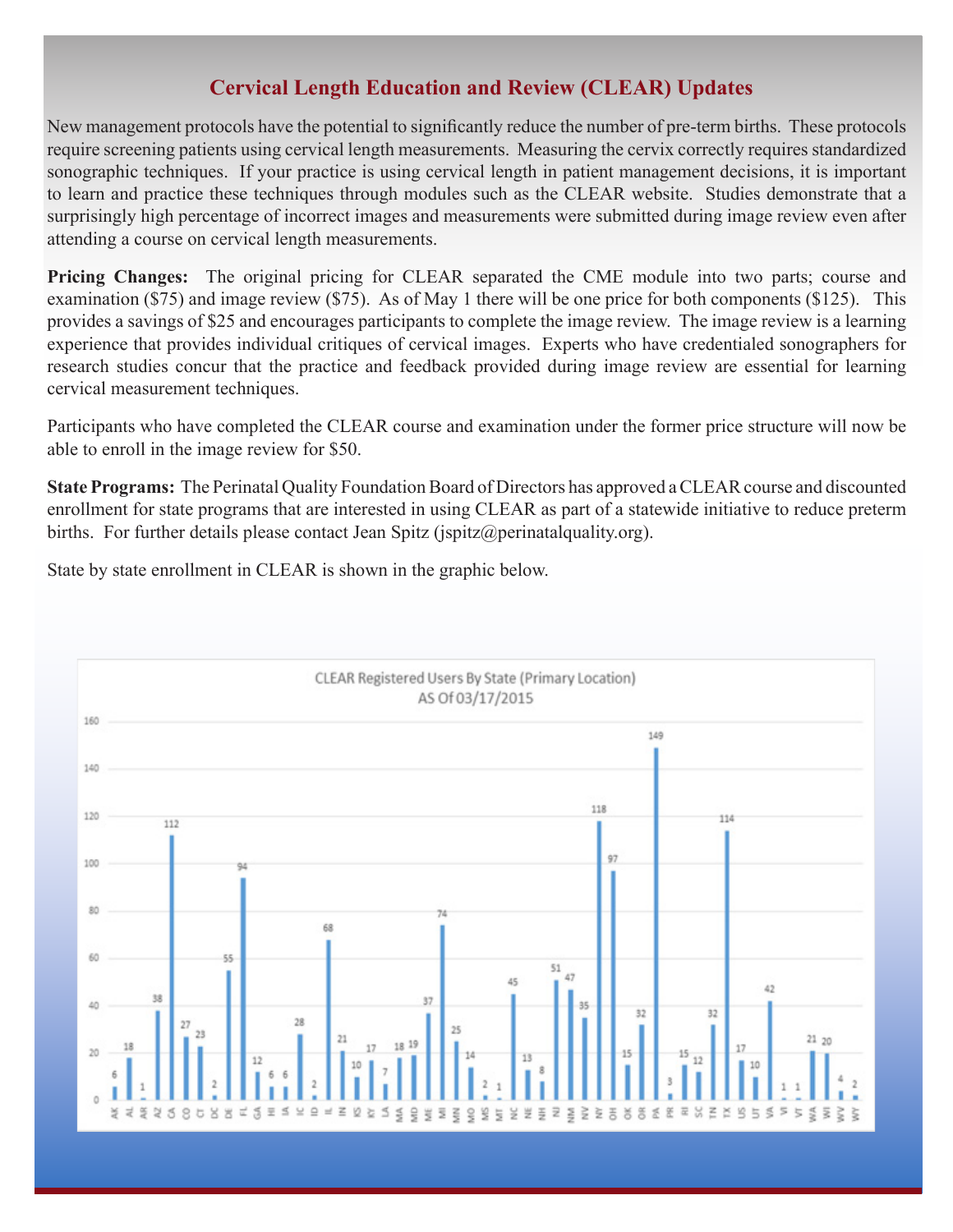# clear

#### **MAKING CERVICAL LENGTH MANAGEMENT MORE "CLEAR"**

#### **Jennifer Jury McIntosh, DO, MS and Daniel Jackson, MD**

In 2011, the PQF (Perinatal Quality Foundation) task force came together to develop the CLEAR (Cervical Length Education and Review) Program in order to standardize cervical length measurements in pregnant women. This need grew out of the accumulating data demonstrating that cervical length screening and subsequent treatment with progesterone and/or cerclage reduce the risk of recurrent preterm birth. <sup>1-5</sup>

With regard to management of women with a history of preterm birth and/or a short cervix, much has changed in the past decade. We now have a better understanding of the predictive value of cervical length and have both medical and surgical therapy to offer women at risk of preterm birth. Over the past three years, further accumulation of evidence led the American Congress of Obstetrics and Gynecology (ACOG) to publish practice bulletins <sup>6,7</sup> to guide clinical care in the setting of a short cervix with or without a prior preterm birth. Although many practitioners routinely utilize guidelines such as these in clinical practice and although protocolized medicine has been shown to improve patient safety <sup>8</sup>, many women fall outside of these algorithms and clinicians are often still faced with conundrums in clinical care.

The PQF Education Committee has developed an additional CLEAR lecture specifically aimed at some of the more confusing aspects of cervical length screening and preterm birth prevention including intricacies of cervical length measurements, individualizing type/route of progesterone therapy and cerclage placement based on indication and clinical scenario. Our goal is to empower obstetricians and to provide guidance for the management of both routine and more unique cases. Stay tuned for this lecture which should appear on the CLEAR website later this year!

#### **References:**

- 1. Iams JD, Goldenberg RL, Meis PJ, Mercer BM, Moawad A, Das A, et al. The length of the cervix and the risk of spontaneous premature delivery. National Institute of Child Health and Human Development Maternal Fetal Medicine Unit Network. The New England journal of medicine. 1996;334(9):567-72.
- 2. Meis PJ, Klebanoff M, Thom E, Dombrowski MP, Sibai B, Moawad AH, et al. Prevention of recurrent preterm delivery by 17 alphahydroxyprogesterone caproate. The New England journal of medicine. 2003;348(24):2379-85.
- 3. da Fonseca EB, Bittar RE, Carvalho MH, Zugaib M. Prophylactic administration of progesterone by vaginal suppository to reduce the incidence of spontaneous preterm birth in women at increased risk: a randomized placebo-controlled double-blind study. American journal of obstetrics and gynecology. 2003;188(2):419-24.
- 4. Hassan SS, Romero R, Vidyadhari D, Fusey S, Baxter JK, Khandelwal M, et al. Vaginal progesterone reduces the rate of preterm birth in women with a sonographic short cervix: a multicenter, randomized, double-blind, placebo-controlled trial. Ultrasound in obstetrics & gynecology : the official journal of the International Society of Ultrasound in Obstetrics and Gynecology. 2011;38(1):18-31.
- 5. Berghella V, Odibo AO, To MS, Rust OA, Althuisius SM. Cerclage for short cervix on ultrasonography: meta-analysis of trials using individual patient-level data. Obstetrics and gynecology. 2005;106(1):181-9.
- 6. American College of O, Gynecologists. ACOG Practice Bulletin No.142: Cerclage for the management of cervical insufficiency. Obstetrics and gynecology. 2014;123(2 Pt 1):372-9.
- 7. Committee on Practice Bulletins-Obstetrics TACoO, Gynecologists. Practice bulletin no. 130: prediction and prevention of preterm birth. Obstetrics and gynecology. 2012;120(4):964-73.
- 8. Pettker CM, Thung SF, Norwitz ER, Buhimschi CS, Raab CA, Copel JA, et al. Impact of a comprehensive patient safety strategy on obstetric adverse events. American journal of obstetrics and gynecology. 2009;200(5):492 e1-8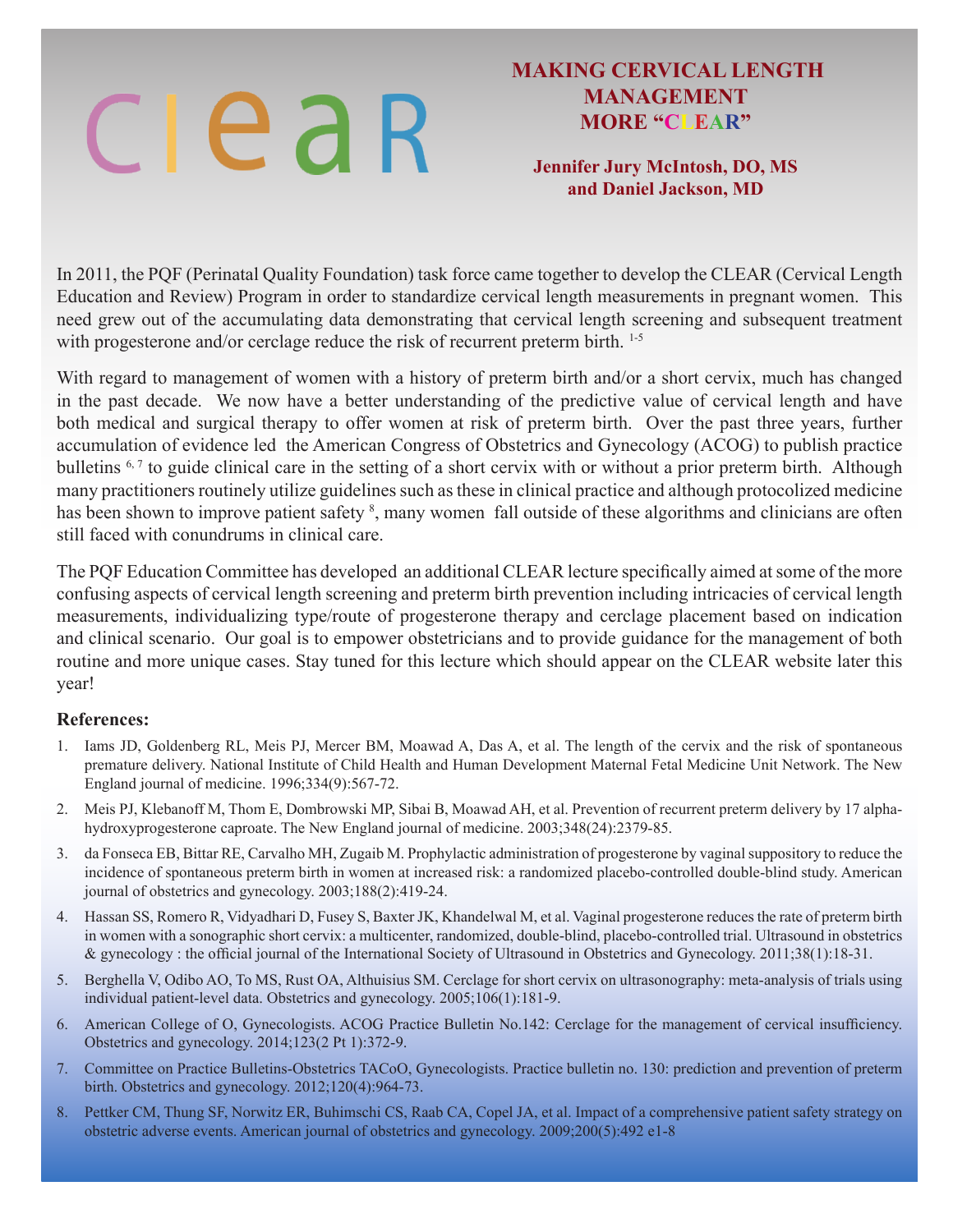

**2.5 hours AMA category 1 CME or 3 hours SDMS CME for sonographers**

## **HIGHLIGHTS FROM SMFM, the PREGNANCY MEETING**

The Society for Maternal Fetal Medicine held its 35th Annual Meeting in San Diego, California in early February. The abstracts highlighted below were selected from the hundreds presented given their relevance to the Perinatal Quality Foundation's programs including NTQR, CLEAR, and FMC.

#### **Cell free DNA analysis vs sequential screening as primary testing considering all fetal chromosomal abnormalities.**

Mary Norton et al.

AJOG. 2015 Jan;212(1):S2

This oral plenary presented the results of a study comparing sequential screening and cell free DNA (cfDNA) for detection of all fetal chromosomal abnormalities. Using a cohort of over 450 thousand women in the California Prenatal Screening Program between Aug 2009 and Dec 2012, the authors found that cfDNA provides lower detection rates as a primary screening test for all chromosomal abnormalities than sequential screening. Specifically, among the 2575 women with a fetal chromosomal abnormality, 73% were detectable with cfDNA whereas 81.6% were detectable with sequential screening (FPR 4.11%).

#### **Chromosomal abnormalities detected in patients with failure to obtain test results using non-invasive prenatal testing**

Turocy J, et al.

AJOG. 2015 Jan;212(1):S45

This presentation presented NIPT results performed on over 4000 women who underwent NIPT as per ACOG's guidelines. They found that 2.3% of subjects initially receiving 'no result' and – of those being redrawn – over 40% again received 'no result'; in total, 1.5% of subjects "had no final result on either one or two blood draws". Furthermore, the rate of chromosomal abnormalities in patients with 'no result' (13.8%) was higher than in the overall cohort (2.4%). The authors recommend that these results be considered when "choosing the type of follow up for these cases".

#### **Utility of first trimester ultrasound in the setting of NIPT incorporation into practice: a retrospective pilot review.**

Rashmi Rao et al.

AJOG. 2015 Jan;212(1):S198

This poster presented data from a one month pilot retrospective study of all first trimester screening (FTS) patients seen at a single referral institution over a one month period to identify the utility beyond aneuploidy screening. Among 134 cases, the authors noted 12 (8.9%) gynecologic abnormalities 5 (3.7%) placental findings, and 8 fetal abnormalities (5.9%), of which 2 had negative or non-reportable cell free DNA screening. Based on these findings, the authors concluded that first trimester ultrasound continues to "provide valuable clinical information about fetal and maternal anatomy that cannot be detected on NIPT alone".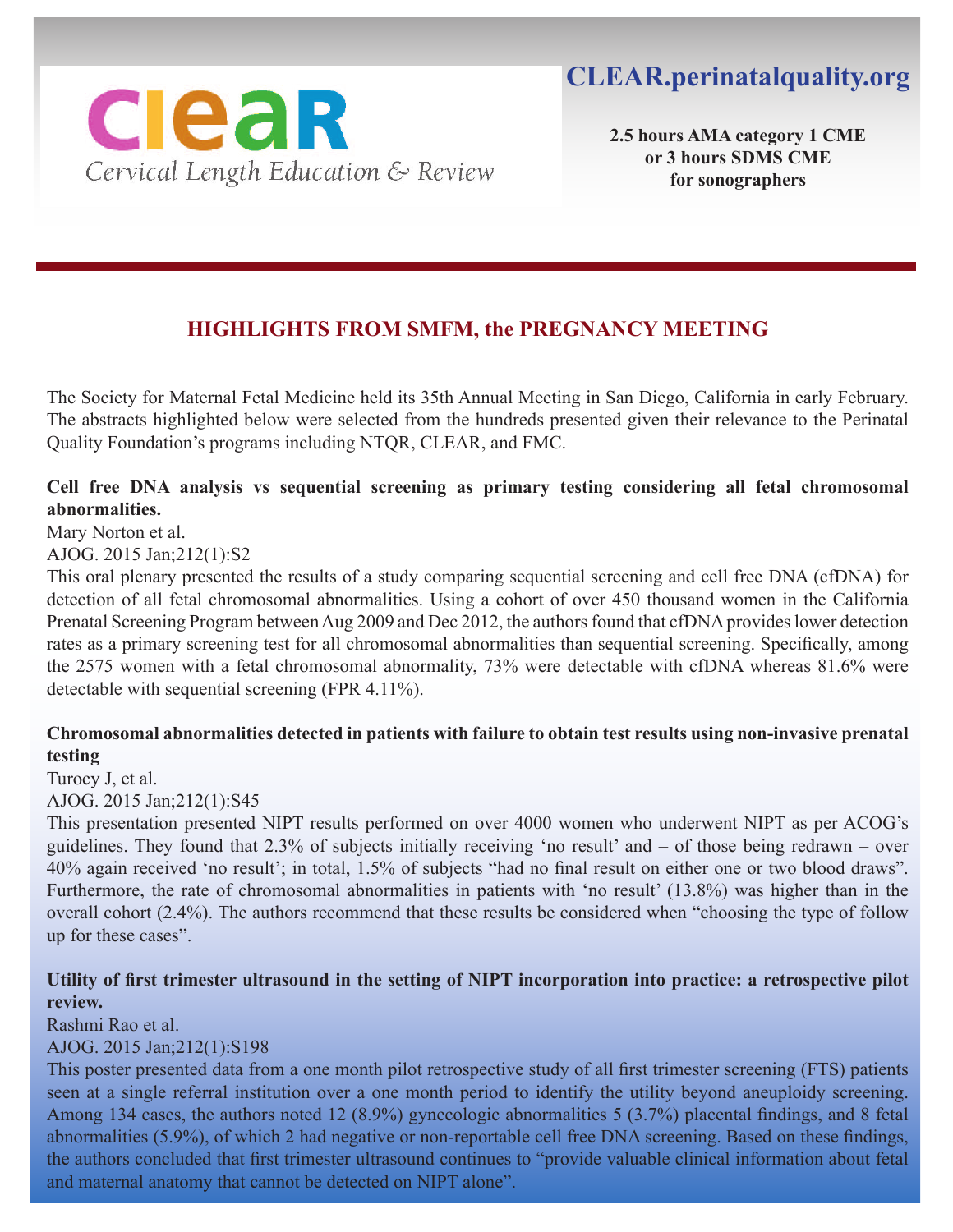#### **Fetal ECG analysis of the ST segment as an adjunct to intrapartum fetal heart rate monitoring: a randomized clinical trial.**

George Saade for the Eunice Kennedy Shriver NICHD MFMU AJOG. 2015 Jan;212(1):S2

This oral plenary presented the results of the recent large RCT investigating the role of fetal ECG analysis of the ST segment using the STAN FHR monitor (Neoventa Medical). The primary outcome was a composite of either intrapartum fetal or neonatal death, Apgar  $\leq$  3 at 5 minutes, neonatal seizure, cord artery pH  $\leq$  7.05 with base deficit  $> 12$ , intubation for ventilation at delivery, and neonatal encephalopathy. Among over 11000 cases at  $> 36$ weeks' gestation, no difference in primary outcome or decrease in operative delivery was noted between those subjects randomized to routine FHR monitoring and those in the unmasked arm who were provided with additional information from STAN in the setting of uncertain FHR patterns.

#### **Transabdominal cervical length as a predictor of preterm birth**

Naday Schwartz et al.

#### AJOG. 2015 Jan;212(1):S335

In this poster, the authors present data exploring whether risk of preterm birth at  $\leq$  37 weeks is associated with transabdominal cervical length (TACL). Using retrospective data from over 3000 subjects undergoing transabdominal and transvaginal cervical length measurement between January 2012 and October 2013, the authors demonstrated that transabdominal cervical length below the 5th, 10th or 25th percentile was not associated with preterm delivery at < 37 weeks. The authors concluded that "while TACL assessment is predictive of a short" transvaginal cervical length, "short TACL does not appear to be associated with preterm birth risk".

#### **Cost-effectiveness of transvaginal ultrasound cervical length screening in singletons without prior preterm birth: an update.**

Maureen Hamel el al.

#### AJOG. 2015 Jan;212(1):S90-91.

This poster presentation showed results of a cost-effectiveness study evaluating universal transvaginal ultrasound cervical length (CL) screening at 18-24 weeks in low risk women. Assuming that the findings of a CL < 2.0 cm would prompt initiation of vaginal progesterone therapy which in turn would reduce the rate of preterm birth at < 34 weeks by 39%, the authors calculated that a program of universal transvaginal CL screening would save \$2,325,457 for every 100,000 women screened.

#### **Cervical length distribution for nulliparous women at 16 to 22 weeks.**

Maged Constantine for the Eunice Kennedy Shriver NICHD MFMU

AJOG. 2015 Jan;212(1):S70

In this poster presentation, authors presented the distribution of transvaginal cervical lengths in nulliparous women by gestational age and race/ethnicity. Using data obtained on over 12 thousand women, the authors noted that – when compared to women of other races / ethnicities - cervical lengths in Black women were shorter overall, decreased more with gestational age, and showed increased rates of funneling and debris. The authors hypothesized that these findings "may partly explain the racial dispartity in preterm brith rate in the United States".

#### **The rate of sonographic cervical shortening and the risk for spontaneous preterm delivery in twins.**

Leslie Moroz et al.

#### AJOG. 2015 Jan;212(1):S106

In this poster, authors presented data to address whether the rate of transvaginal cervical length (TVCL) screening in twins is associated with the risk of preterm delivery before 34 weeks. Including 91 women who had an initial TVCL at 18 weeks, a repeat TVCL at < 28 weeks, and known delivery data, the authors found that shortening was associated with an increased risk of preterm delivery at < 34 weeks in twin gestations regardless of the initial cervical length measurement. Specifically, for both women with TVCL < 2.5 cm and > 2.5 cm, there was an 8% increase in the risk of delivery < 34 weeks for every 1 mm of shortening.